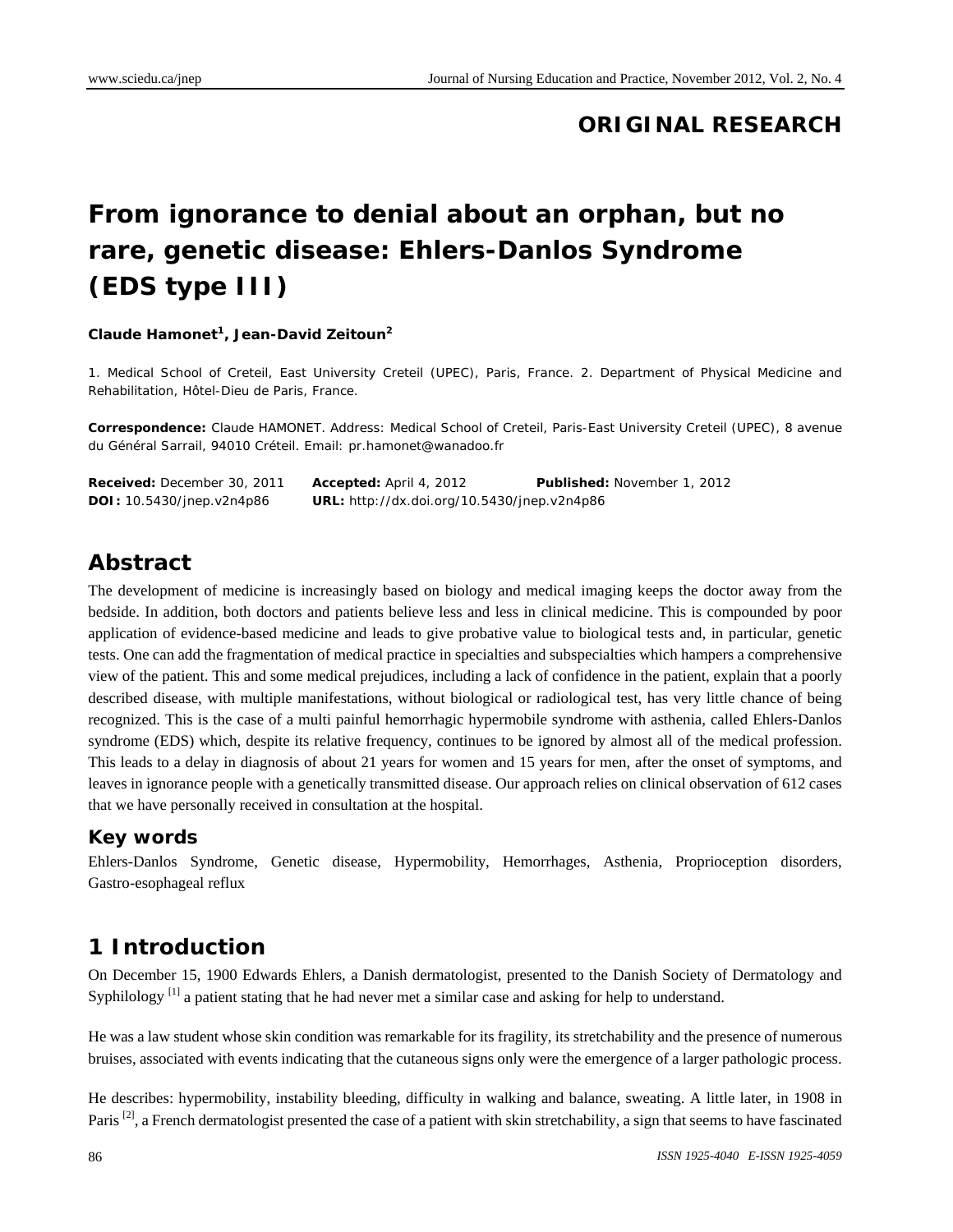him. Both observations were connected and Ehlers-Danlos syndrome was born <sup>[3]</sup>. In the medical culture to come, we note only two signs: hypermobility of joints and the stretchability of the skin. Both have captured the imagination of doctors because of the similarity with contortionists, which will unfortunately reduce an important clue for diagnosis to an amusing curiosity.

# **2 Evolution of ideas, knowledge and medicine**

The development of rheumatology has produced an interest in this discipline for hypermobility, but calling it "benign" it reinforced the path implied by Danlos without enriching its symptomatology  $^{[4]}$ .

On the other hand, geneticists have identified the role of the altered connective tissue, especially that of collagen and the transmission of an autosomal dominant trait <sup>[5]</sup>. But still so far they have not succeeded in producing a DNA test but only criteria of classifications whose reliability is being challenged by the increasing number of clinical observations. A consensus seems to settle in around three major types of Ehlers Danlos: the hypermobile form which is by far the most common one, the classical (type I-II) dominated by the skin signs, which is rare and the vascular (type IV) form with numerous arterial dilations, which is very rare.

This confusion adds to the discomfort of patients and families that gather different opinions about their disease, and often suffer from not being taken seriously or be mistaken for someone else. This concern becomes fear when they discover, often via the Internet, a form of "vascular EDS" <sup>[6, 7]</sup> which is described as "lethal" with dramatic complications of arterial, intestinal and uterine ruptures.

### **2.1 The current problem for patients and their families**

Strangely, the reputation of a rare disease has focused on this syndrome contributing thus to its exclusion from medical discussions and non-social recognition.

Doctors, misinformed (or uninformed) on symptoms of the syndrome overwhelmingly chose one of the following solutions (sometimes both):

- 1) Correlating symptoms to a well-known medical condition, often a hot topic of the moment in the medical literature and the media.
- 2) Rejecting the patient with a psychosomatic trends toward hysteria; this is summarized by this ritual formula which qualifies them, as reported by a large number of our patients, "it is in your mind!"

This exposes the patient to the harmful effects of iatrogenesis in the first case, humiliation and guilt in the second case.

## **2.2 The true clinical identity of the syndrome**

Our approach relies on clinical observation of 612 cases that we have personally received in consultation at the hospital.

Instead of surprising, the multiplicity of symptoms from different organs which have in common that they consist of a loss of connective collagen tissue, is already a very important clinical orientation.

The narrowing of the syndrome to cutaneous and (or) joints forms and vascular forms, has had very negative consequences for the diagnosis and thus the detection of this genetic disease. Its frequency is certainly above the threshold of 2000 births per year which is the criterion for rare diseases in France.

Thus, a general practitioner for which we diagnosed a case, has discovered in the following year, 13 others affected patients.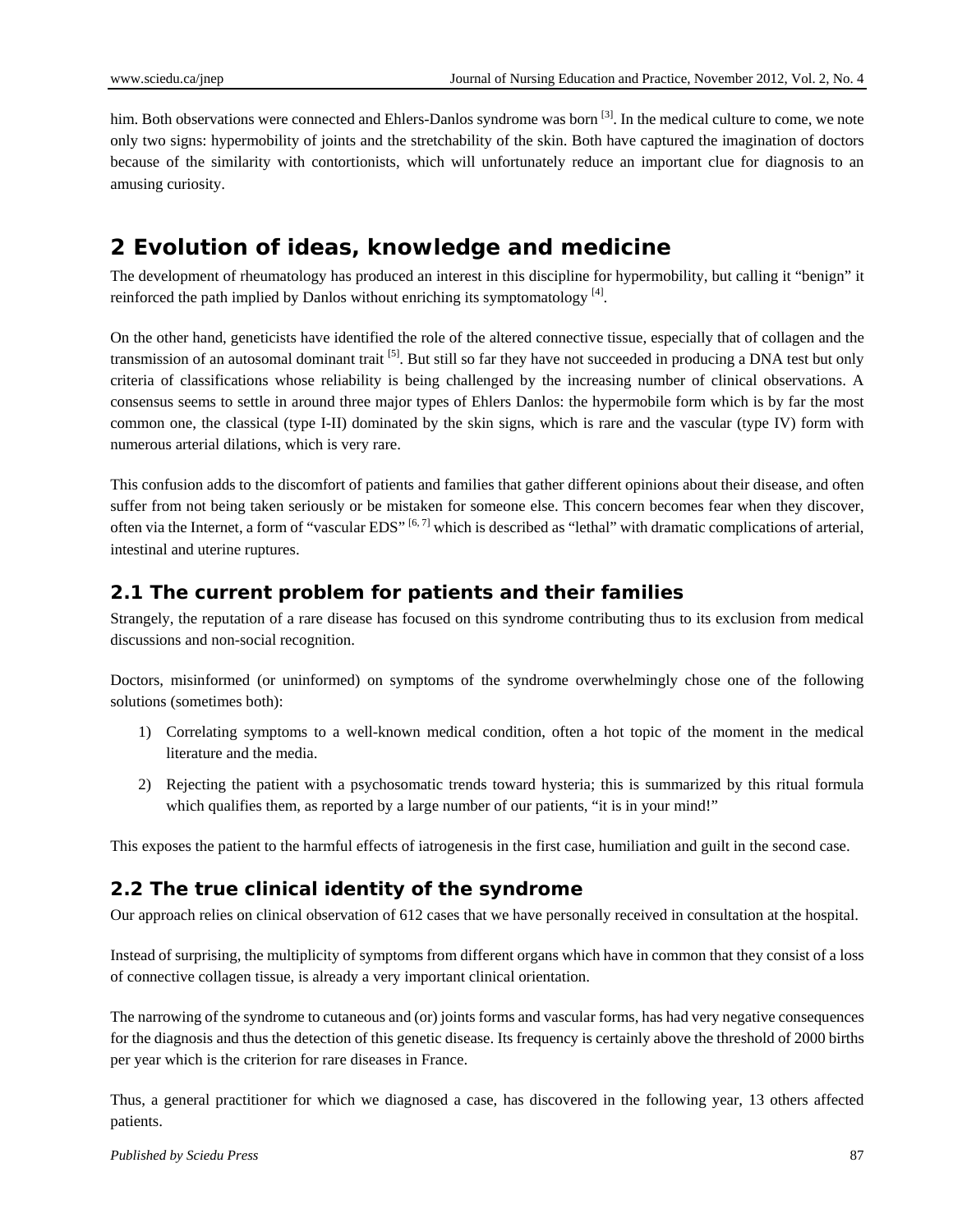The fact that life expectancy (excluding the risk of iatrogenic effect!) is not modified is consistent with a growing population.

When we realize the suffering and obstacles our patients are faced with, we discover a novel concept that has to be known that of a real public health problem posed by all unidentified persons that are not or poorly treated and that transmit the disease without knowing it.

The 10 clinical signs leading to diagnosis of 612 cases  $[7]$ :

- 1) Diffuse periarticular pain (98%), muscle pain (80%), skin (confused with neuropathic) pain, abdominal pain (77%), thoracic pain (66%), genital pain, migraine (87%), all variables, refractory to painkillers.
- 2) Fatigue and decreased level of consciousness (98%) with fits of drowsiness and feelings of exhaustion, even upon awakening.
- 3) Hypermobility of joints (96%) which is not always spectacular and decreases with age (test Beighton less than 4/9).
- 4) Fragility of the skin (97%) which can take various forms: frequent excoriations (83%), delayed and impaired wound healing (73%), early and (or) extensive stretch marks (74%), a soft and apparently smooth feeling (74%). The stretchability is absent in 31% of cases and is therefore not necessary for diagnosis despite persistent prejudice.
- 5) The hemorrhagic syndrome (91%) linked to the fragility of vessels is expressed by the occurrence of quasi-spontaneous bruising and hematoma, gums, nosebleeds, very heavy periods, bronchial or gastrointestinal bleeding possibly exposing patients to complications during endoscopic procedures.
- 6) Proprioceptive disorders (98%) with problems of perception and control of body movements that are expressed by subluxations, sometimes combined with sprains, falling of objects or people (frames door, especially "sign on the door"), falls, blunders (falling objects), pseudo paralytic presentations and (or) transient ignorance of one body part.
- 7) Constipation (72%) can be severe and pseudo occlusive conditions leading to untimely surgical interventions.
- 8) The gastro-esophageal reflux (76%) with its attendant effect on the airways.
- 9) Dyspnea (83%) occurring after insignificant efforts, and disrupting the voice.
- 10) Sensations of respiratory blockages (61%) occurring unexpectedly.

A family history of similar cases, even less severe especially in men, is a major diagnostic feature.

These 10 signs are not always all present, but the combination of five of them seems sufficient for the diagnosis and to initiate appropriate management.

#### **Diagnoses most often mentioned before that of Ehlers-Danlos syndrome:**

Results of a survey conducted on 135 people with Ehlers-Danlos syndrome:

Mental disorders ("it's in your mind," "hysteria", "it is psychosomatic"): 88 (65%)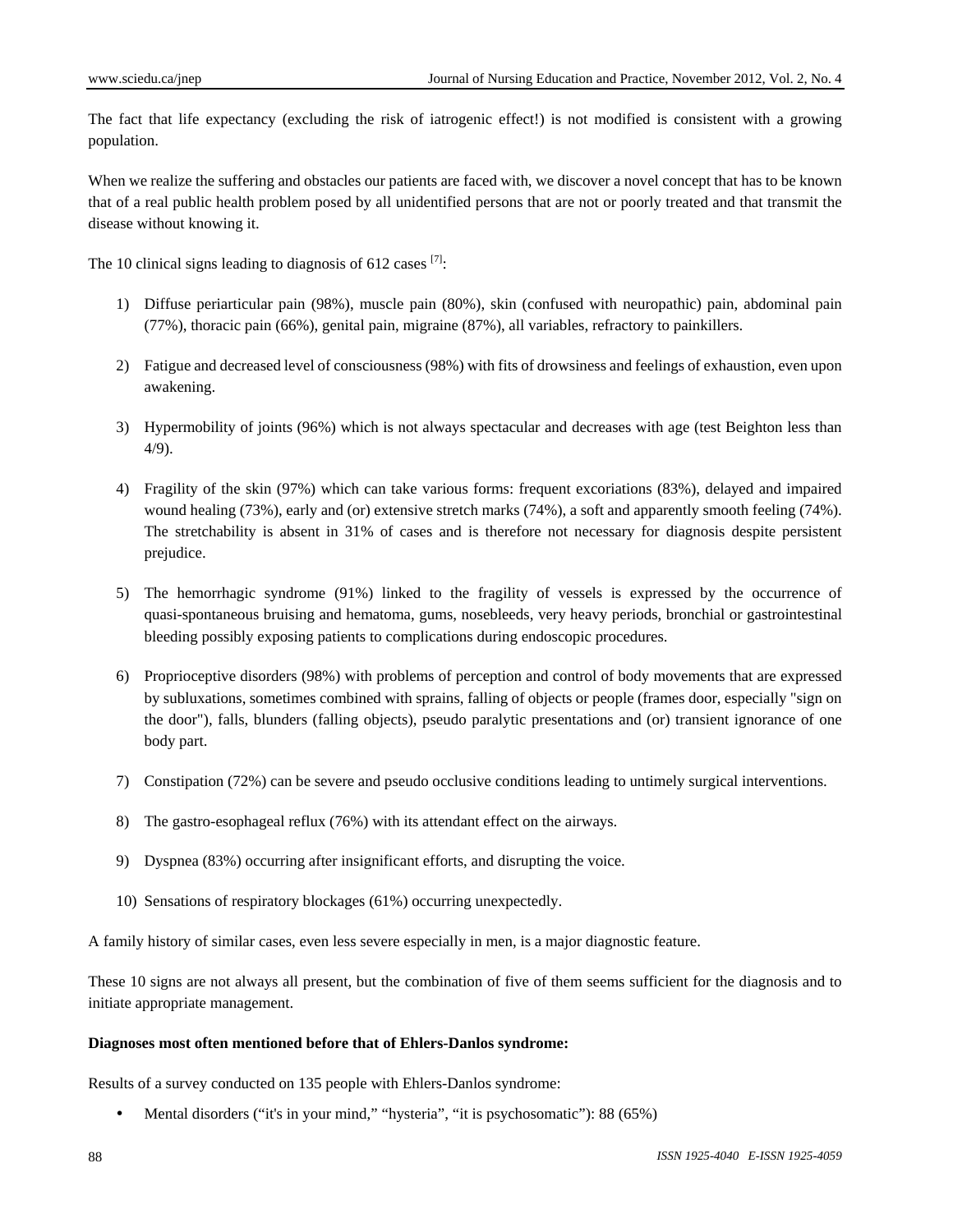- Rheumatologic disease (except fibromyalgia): 59 (44%)
- Fibromyalgia: 47 (35%)
- Neurological disease: 42 (31%) (Multiple sclerosis: 17 (13%))
- Marfan syndrome: 24 (18%)
- Child maltreatment: 20 (15%)
- Crohn's disease or celiac disease: 19 (14%)

## **3 Prognosis and evolution**

Prognosis is a legitimate concern for those patients who compare their status to that of a degenerative disease.

In fact, it is unpredictable and varies from person to person, even in the same family. We identified certain internal factors (female endocrinology, there are 81% of women in our series of patients) or external (trauma, climate) as the source of increasing symptoms.

### **Ethical considerations**

This unhappy saga of Ehlers-Danlos leads to several discussions on health practices.

1) Lack of listening from the doctor

The views of patients we interviewed were unanimous. They are not listened to, they are not believed, they are not taken seriously, especially as imaging studies and biology, which are widely prescribed, are normal (especially the mythical MRI). Almost all doctors cannot believe that you have major pain with a normal MRI. This holy test in the minds of doctors, just like the test of God's justice in the middle Ages, is used to "confuse" the patient and to lead him to psychiatry.

It is not only questioning, a critical time of the clinical examination, which fails ("listen to your patient, he is telling you the diagnosis" said Osler). The clinical examination itself, the skin in particular, is essential.

2) The importance of biology

What hampers the identification of Ehlers-Danlos syndrome is the absence of genetic and biological argument, except for the demonstration of a COL3A1 gene mutation in the vascular form. Yet the diagnosis is obvious on the clinical grounds we have described. The confusion between evidence-based medicine and the need for a biological or imaging proof has a devastating effect.

This is probably a sign of a decline in the bedside medicine which seems to be very serious, especially for the poorest countries which lack technical equipment.

3) The power of dogma and beliefs in medicine

Classifications have been the basis of medical thought since the 18th century with the development of diseases classification systems inspired by botanists by two doctors: François Boissier de Sauvages in France [9] and Carl Linné in Sweden  $[10]$ . This is useful to give a diagnosis but, in the absence of frequent confrontations with the clinical reality, this turns out to be an obstacle. It is currently the case for the EDS, for which the geneticists only have made classifications, with restricted criteria that are inappropriate to the knowledge of current clinical syndrome. This leads to the refusal to include some of the symptoms (digestive, respiratory, dysautonomic, gynecological, ophthalmology, oral) and excluding patients from dispositions facilitating access to social care, in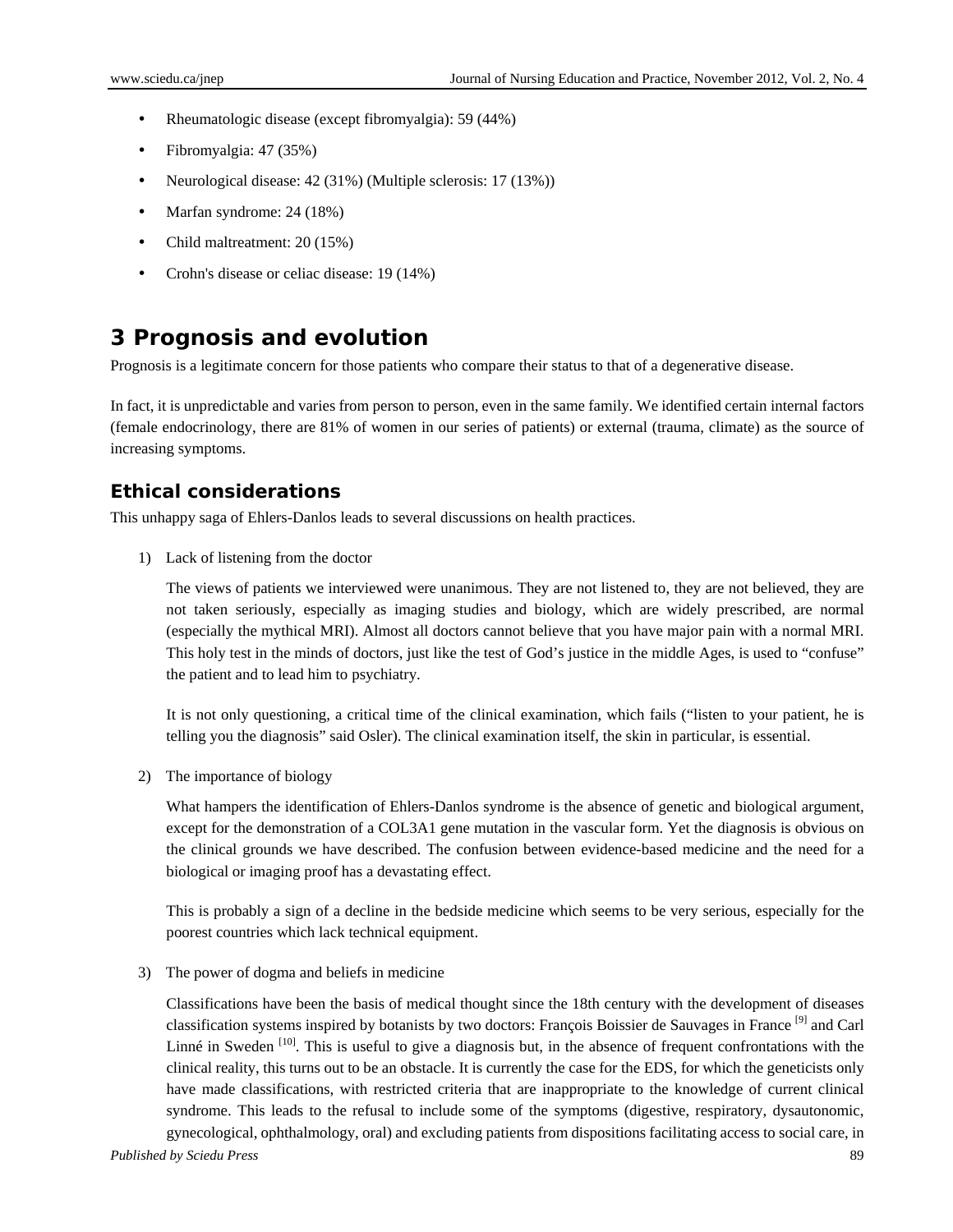France anyway. A complete revision of the symptomatology of the syndrome, based on the testimony of patients, is urgently needed.

4) The fragmentation of knowledge in medicine

The sub division of medical practice in specialties centered on an organ does not facilitate the diagnosis of a condition that, specifically, involves several organs. Each specialty has its list of diseases to diagnose. The Ehlers-Danlos syndrome has taught us a lot about this question since many of our patients ended up with "diseases" such as: Gougerot-Sjögren's disease, asthma, endometriosis, hypothyroidism, each of them having shared items to the EDS. Curiously, this difficulty in gathering the symptoms led to referring to psychiatry clinic without any convincing argument of any for three frequent diagnoses eventually chosen: depression, bipolar syndrome and hysterical conversion.

5) The role of the Internet should be highlighted

All patients have access to web search engines more and more efficient, with all the information in it, whether good or bad, without the means to sort out and prioritize data. Another related phenomenon is that of the Forum that allows exchanges between the patients and the flow of information accompanied by personal opinion that may create confusion, especially when doctors do not agree with each other.

6) One last point we may emphasize is the negativity of some of the doctors' speeches. It is unacceptable that a patient may say "I feel worse when I get out of the doctor's office than when I entered." Regarding specifically the Ehlers-Danlos syndrome, it is not acceptable, either, the doctor can oppose a denial to the patient: "I do not believe it" or hide behind ignorance of the question: "I do not know" which is interpreted as a sign of disinterest.

## **4 Conclusion**

Ehlers-Danlos syndrome, especially in its hypermobile form, is a clinical reality which is a source of suffering and disability. Its polymorphism and its variability bother and puzzle the doctors who adopt positions of rejection and distrust towards their patients. This attitude is indicative of a medical practice which is locked in an overly technically exploited specialization. The human link between the patient and the physician, based on mutual trust, is at stake, so as is clinical medicine.

## **References**

- [1] Ehlers E. Cutis laxa, Neigung zu Haemorrhagien in der Haut Lockerung merher Articulationen tendance aux hémorragies de la peau, relâchement de plusieurs articulations (Case for diagnosis) », Société danoise de Dermatologie, 15 décembre m. Dermat. Woch. VIII, p. 173. 1900,
- [2] Danlos A. Un cas de Cutis laxa avec tumeurs par contusions chroniques des coudes et des genoux (xanthome juvénile pseudo-diabétique de MM Hallopeau et Macé de Lépinay) Communication à la Société Française de Dermatologie et de Syphiligraphie, Paris, .2-06 Février 1908.
- [3] Miget A. Le syndrome d'Ehlers-Danlos, thèse de doctorat en médecine, Faculté de Méde.cine de Paris, 1933.Halpern SD, Ubel PA, Caplan AL. Solid-transplantation d'organes en matière de VIH chez les patients infectés. N Engl J Med. Juillet. 2002; 347 (4): 284-7.
- [4] Graham R., Bird RA, Child A. The revised (Brighton 1998) criteria for the diagnosis of benign joint hypermobility syndrome (BJHS).The Journal of Rheumatology. 2000 Jul; 27 (7): 1777-9. PMid:10914867
- [5] Germain D.P. le syndrome d'Ehlers-Danlos, aspects cliniques, génétiques et moléculaires. 1995; 122(4): 187-204,
- [6] Pepin M, Schwarze U, Superti-Furga A, Byers PH. Clinical and genetic features of Ehlers-Danlos syndrome type IV, the vascular type. N Engl J Med. 2000; 342: 673-80. PMid:10706896 http://dx.doi.org/10.1056/NEJM200003093421001
- [7] Franck M., Syndrome d'Ehlers Danlos vasculaire, la Revue du praticien. 2009; 59: 461-469.